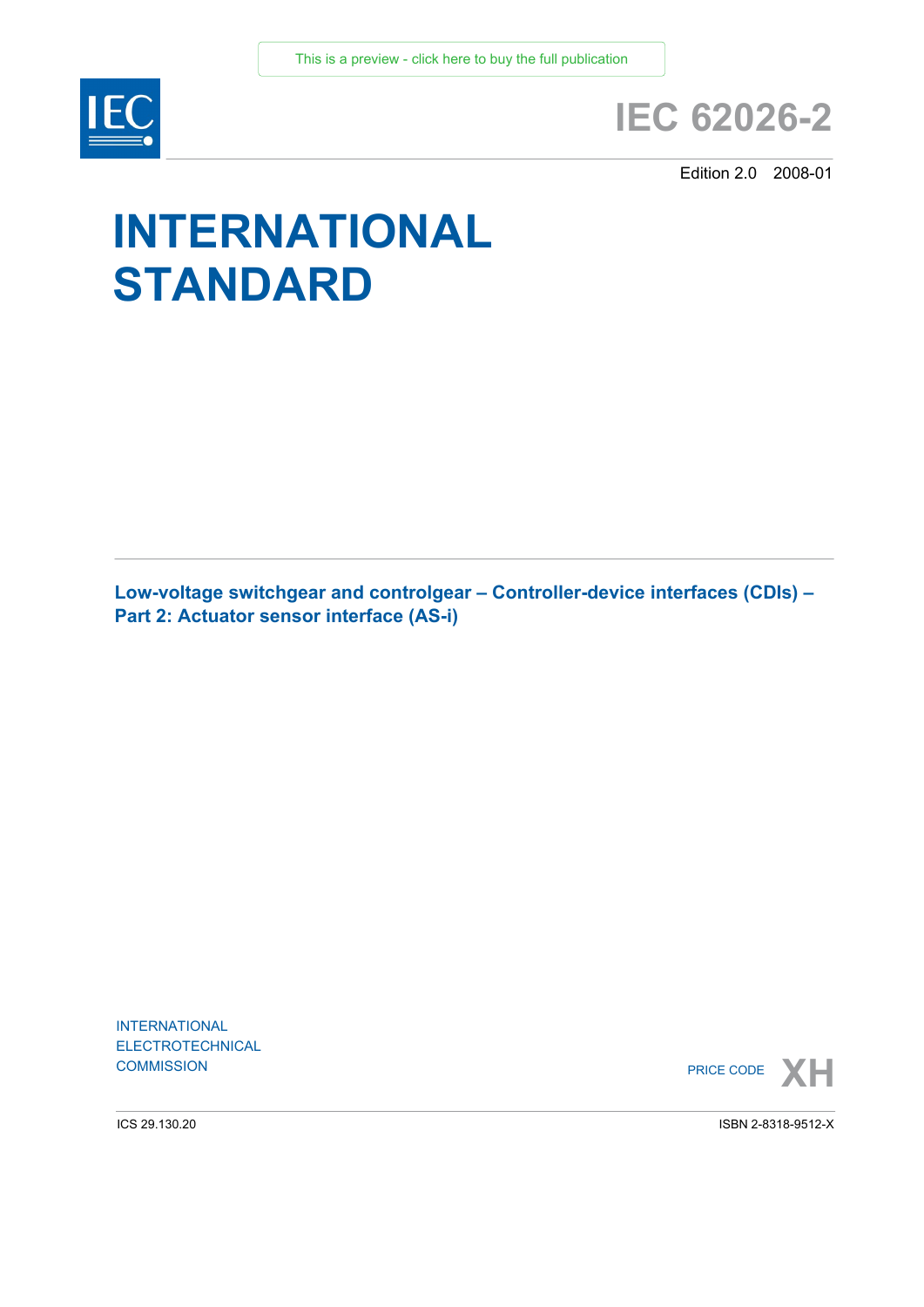$-2-$ 

62026-2 © IEC:2008(E)

### **CONTENTS**

|--|

| 1 |     |  |  |  |  |
|---|-----|--|--|--|--|
| 2 |     |  |  |  |  |
| 3 |     |  |  |  |  |
| 4 |     |  |  |  |  |
|   | 4.1 |  |  |  |  |
|   | 4.2 |  |  |  |  |
| 5 |     |  |  |  |  |
|   | 5.1 |  |  |  |  |
|   | 5.2 |  |  |  |  |
|   | 5.3 |  |  |  |  |
|   | 5.4 |  |  |  |  |
|   | 5.5 |  |  |  |  |
|   | 5.6 |  |  |  |  |
|   | 5.7 |  |  |  |  |
|   | 5.8 |  |  |  |  |
| 6 |     |  |  |  |  |
|   | 6.1 |  |  |  |  |
|   | 6.2 |  |  |  |  |
|   | 6.3 |  |  |  |  |
| 7 |     |  |  |  |  |
|   | 7.1 |  |  |  |  |
|   | 7.2 |  |  |  |  |
|   | 7.3 |  |  |  |  |
| 8 |     |  |  |  |  |
|   | 8.1 |  |  |  |  |
|   | 8.2 |  |  |  |  |
|   | 8.3 |  |  |  |  |
|   | 8.4 |  |  |  |  |
|   | 8.5 |  |  |  |  |
|   | 8.6 |  |  |  |  |
| 9 |     |  |  |  |  |
|   | 9.1 |  |  |  |  |
|   | 9.2 |  |  |  |  |
|   | 9.3 |  |  |  |  |
|   | 9.4 |  |  |  |  |
|   | 9.5 |  |  |  |  |
|   | 9.6 |  |  |  |  |
|   |     |  |  |  |  |
|   |     |  |  |  |  |
|   |     |  |  |  |  |
|   |     |  |  |  |  |
|   |     |  |  |  |  |
|   |     |  |  |  |  |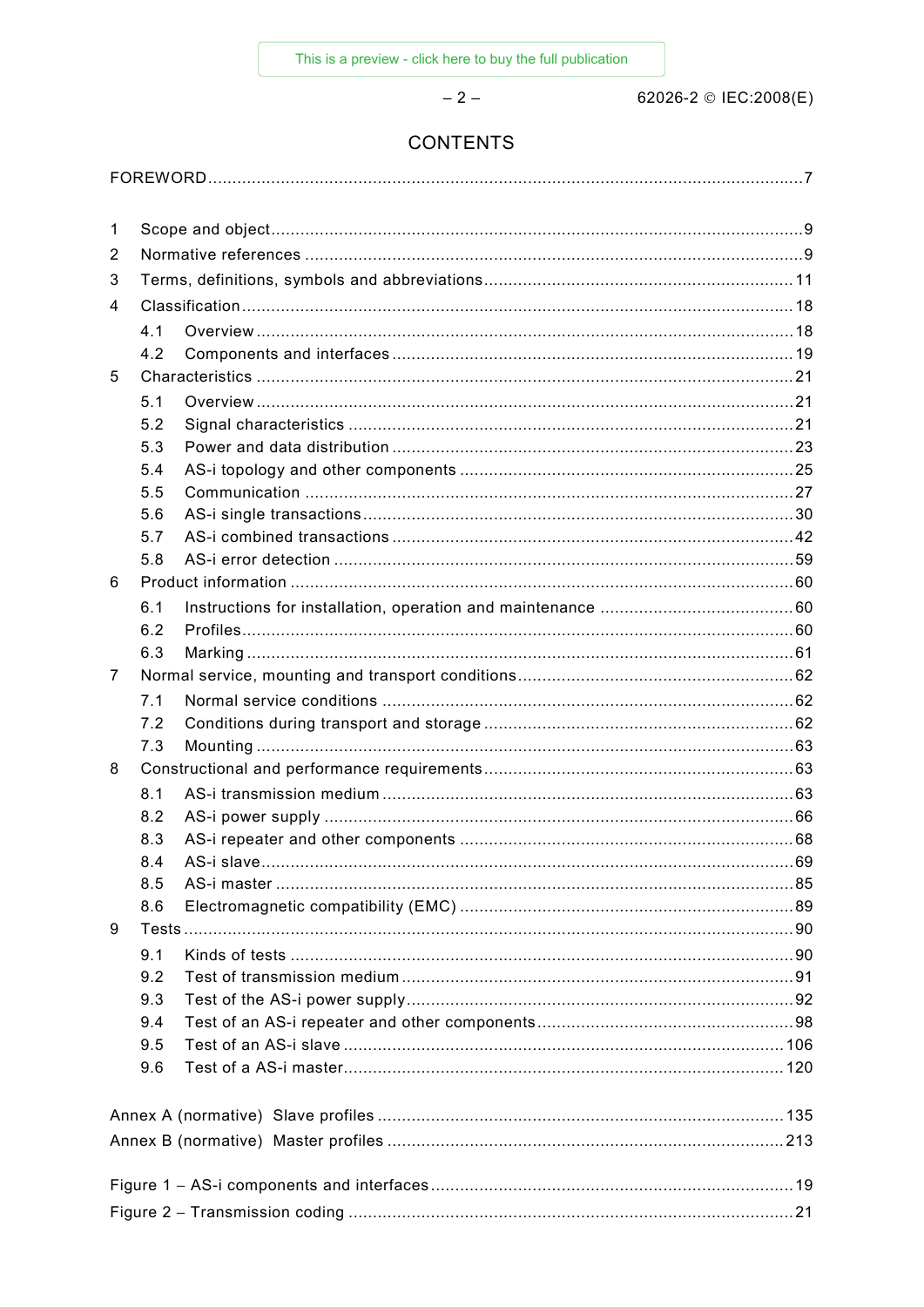62026-2 © IEC:2008(E)  $-3-$ 

| Figure 5 - Equivalent schematic of symmetrization and decoupling circuit 25          |    |
|--------------------------------------------------------------------------------------|----|
|                                                                                      |    |
|                                                                                      |    |
| Figure 8 - Master and slave pause as viewed from master/slave point of view28        |    |
|                                                                                      |    |
|                                                                                      |    |
|                                                                                      |    |
| Figure 12 - Structure of a data exchange request (top: standard address mode;        |    |
|                                                                                      |    |
| Figure 14 – Structure of the Write Parameter request (top: standard addressing mode; |    |
|                                                                                      |    |
|                                                                                      |    |
|                                                                                      |    |
|                                                                                      |    |
| Figure 19 - Structure of the slave response (Write_Extended_ID-Code_1) 36            |    |
| Figure 20 - Structure of the Reset_Slave request (top: standard addressing mode;     |    |
|                                                                                      |    |
| Figure 22 - Structure of the Delete_Address request (top: standard addressing mode;  |    |
|                                                                                      |    |
| Figure 24 - Structure of the Read_I/O_Configuration request top: standard addressing |    |
|                                                                                      | 38 |
| Figure 26 - Structure of Read_Identification_Code request (top: standard addressing  |    |
| Figure 27 - Structure of the slave response (Read_Identification_Code) 39            |    |
| Figure 28 - Structure of Read_Extended_ID-Code_1/2 Request (top: standard            |    |
| Figure 29 - Structure of the slave response Read_Extended_ID-Code_1/240              |    |
| Figure 30 - Structure of Read Status request (top: standard addressing mode;         |    |
|                                                                                      |    |
| Figure 32 – Structure of R1 request (top: standard addressing mode; bottom:          |    |
|                                                                                      |    |
|                                                                                      |    |
| Figure 35 - Definition of the I/O data bits in combined transaction type 1 43        |    |
| Figure 36 - Definition of the parameter bits in combined transaction type 1 43       |    |
| Figure 37 - Function sequence to Read ID, Read Diagnosis, Read Parameter in          |    |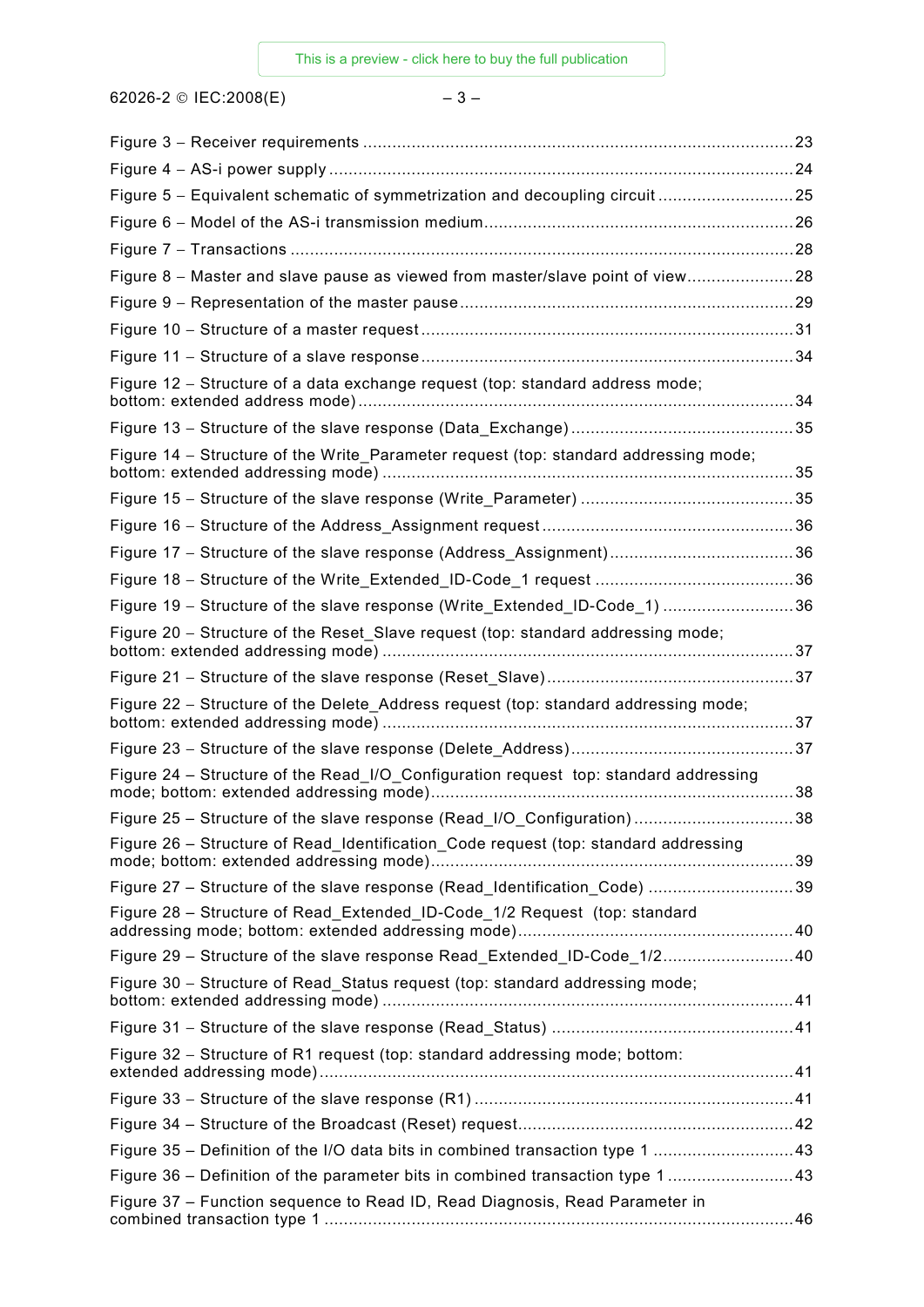| Figure 38 – Function sequence to Write Parameter in combined transaction type 1 47         |  |
|--------------------------------------------------------------------------------------------|--|
| Figure 39 – Behaviour of the slave receiving a complete parameter string from the          |  |
| Figure 40 - Definition of the I/O data bits in combined transaction type 2 49              |  |
| Figure 41 - Typical combined transaction type 2 signals as viewed by an oscilloscope       |  |
| Figure 42 - Typical combined transaction type 2 signals (the master transmits the byte     |  |
| Figure 43 – Definition of the I/O data bits in combined transaction type 3 (4I/4O) 52      |  |
| Figure 44 – Definition and state diagram of the slave for combined transaction type 353    |  |
| Figure 45 – Definition of the I/O data bits in combined transaction type 4 55              |  |
|                                                                                            |  |
|                                                                                            |  |
|                                                                                            |  |
|                                                                                            |  |
| Figure 50 – Typical timing diagram for bidirectional input/outputs ( $D1$ , $D3$ = voltage |  |
|                                                                                            |  |
| Figure 52 - Equivalent circuit of a slave for frequencies in the range of 50 kHz to        |  |
|                                                                                            |  |
|                                                                                            |  |
|                                                                                            |  |
|                                                                                            |  |
| Figure 57 - Equivalent circuit of a master for frequencies in the range of 50 kHz to       |  |
|                                                                                            |  |
|                                                                                            |  |
|                                                                                            |  |
|                                                                                            |  |
|                                                                                            |  |
|                                                                                            |  |
|                                                                                            |  |
|                                                                                            |  |
|                                                                                            |  |
|                                                                                            |  |
|                                                                                            |  |
|                                                                                            |  |
|                                                                                            |  |
|                                                                                            |  |
|                                                                                            |  |
|                                                                                            |  |
|                                                                                            |  |
|                                                                                            |  |
|                                                                                            |  |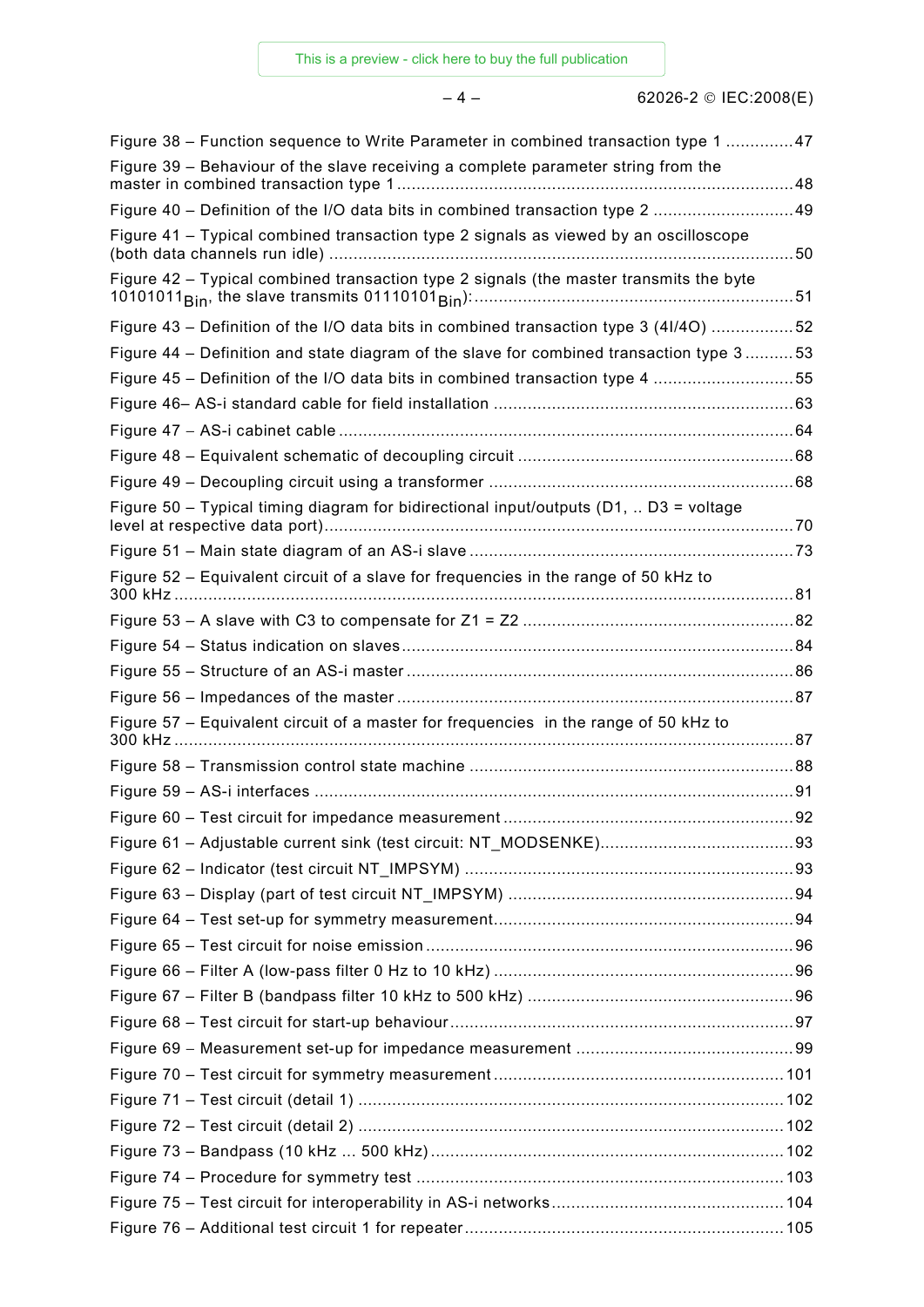62026-2 © IEC:2008(E)  $-5-$ 

| Figure 101 - Test circuit symmetry measurement of the AS-i master  127           |  |
|----------------------------------------------------------------------------------|--|
|                                                                                  |  |
|                                                                                  |  |
|                                                                                  |  |
|                                                                                  |  |
| Figure 106 - Block circuit diagram current consumption measurement of the AS-i   |  |
|                                                                                  |  |
| Figure 107 - Constant current source with trigger output (KONST_I)  130          |  |
|                                                                                  |  |
|                                                                                  |  |
|                                                                                  |  |
|                                                                                  |  |
|                                                                                  |  |
|                                                                                  |  |
|                                                                                  |  |
|                                                                                  |  |
|                                                                                  |  |
| Figure A.6 – Definition of the extended ID1 code bits for S-7.A.8 and S-7.A.9204 |  |
|                                                                                  |  |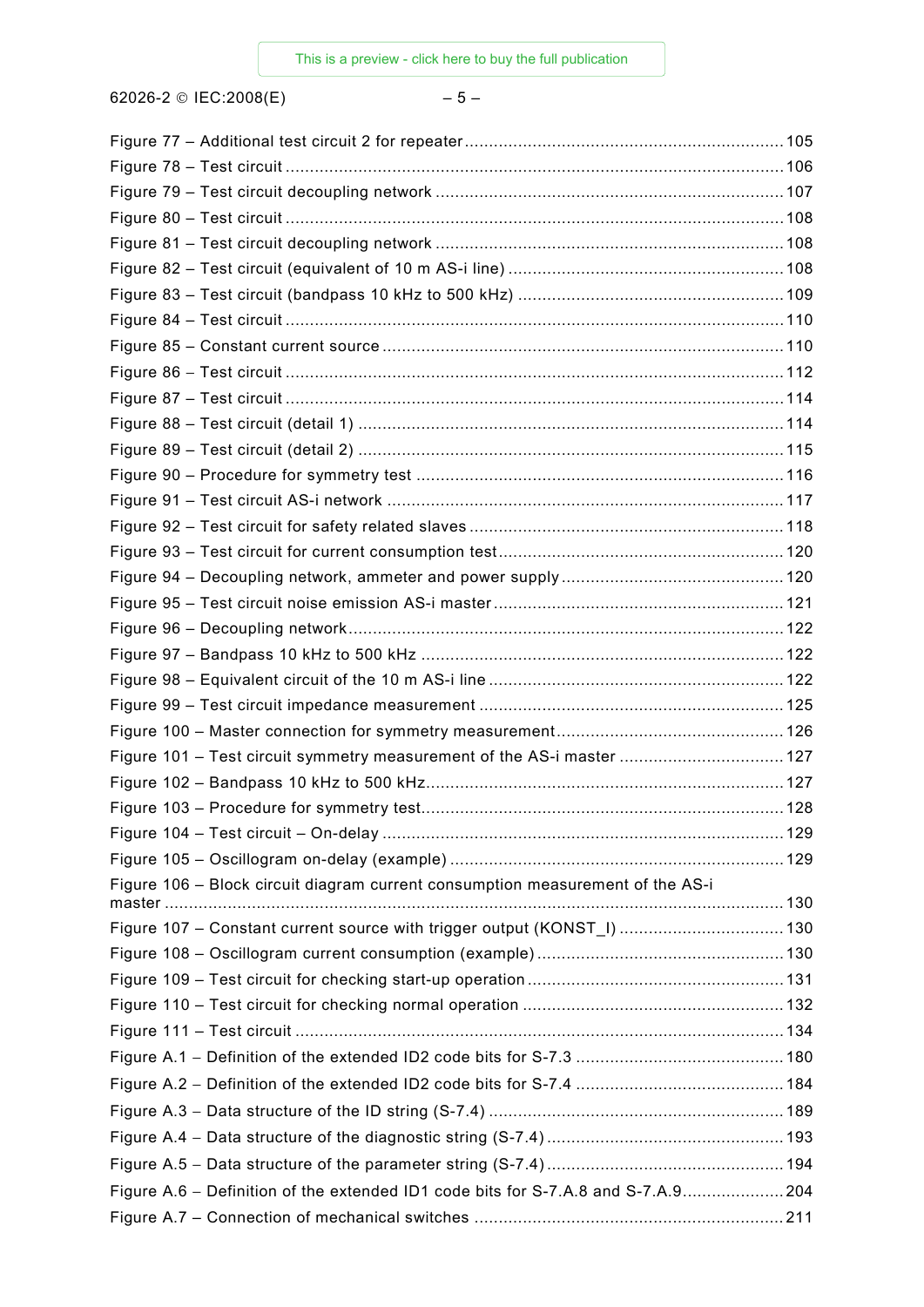| Table 7 - I/O Codes (IN = Input; OUT = Output; TRI = Tristate; I/O = Input/Output or  |  |
|---------------------------------------------------------------------------------------|--|
|                                                                                       |  |
| Table 9 - Data transfer from slave to master in combined transaction type 1 44        |  |
| Table 10 - Data transfer from master to slave in combined transaction type 1 44       |  |
| Table 11 – Definition of serial clock and data in combined transaction type 2 50      |  |
|                                                                                       |  |
| Table 13 - Definition of the ID2 code in combined transaction type 556                |  |
|                                                                                       |  |
|                                                                                       |  |
|                                                                                       |  |
|                                                                                       |  |
|                                                                                       |  |
|                                                                                       |  |
|                                                                                       |  |
|                                                                                       |  |
|                                                                                       |  |
|                                                                                       |  |
| Table A.3 - Overview of existing slave profiles with extended address  138            |  |
| Table A.4 - List of existing profiles for slaves in extended address mode (ID=A)  138 |  |
|                                                                                       |  |
|                                                                                       |  |
|                                                                                       |  |
|                                                                                       |  |
|                                                                                       |  |
|                                                                                       |  |
|                                                                                       |  |
|                                                                                       |  |
|                                                                                       |  |
|                                                                                       |  |
|                                                                                       |  |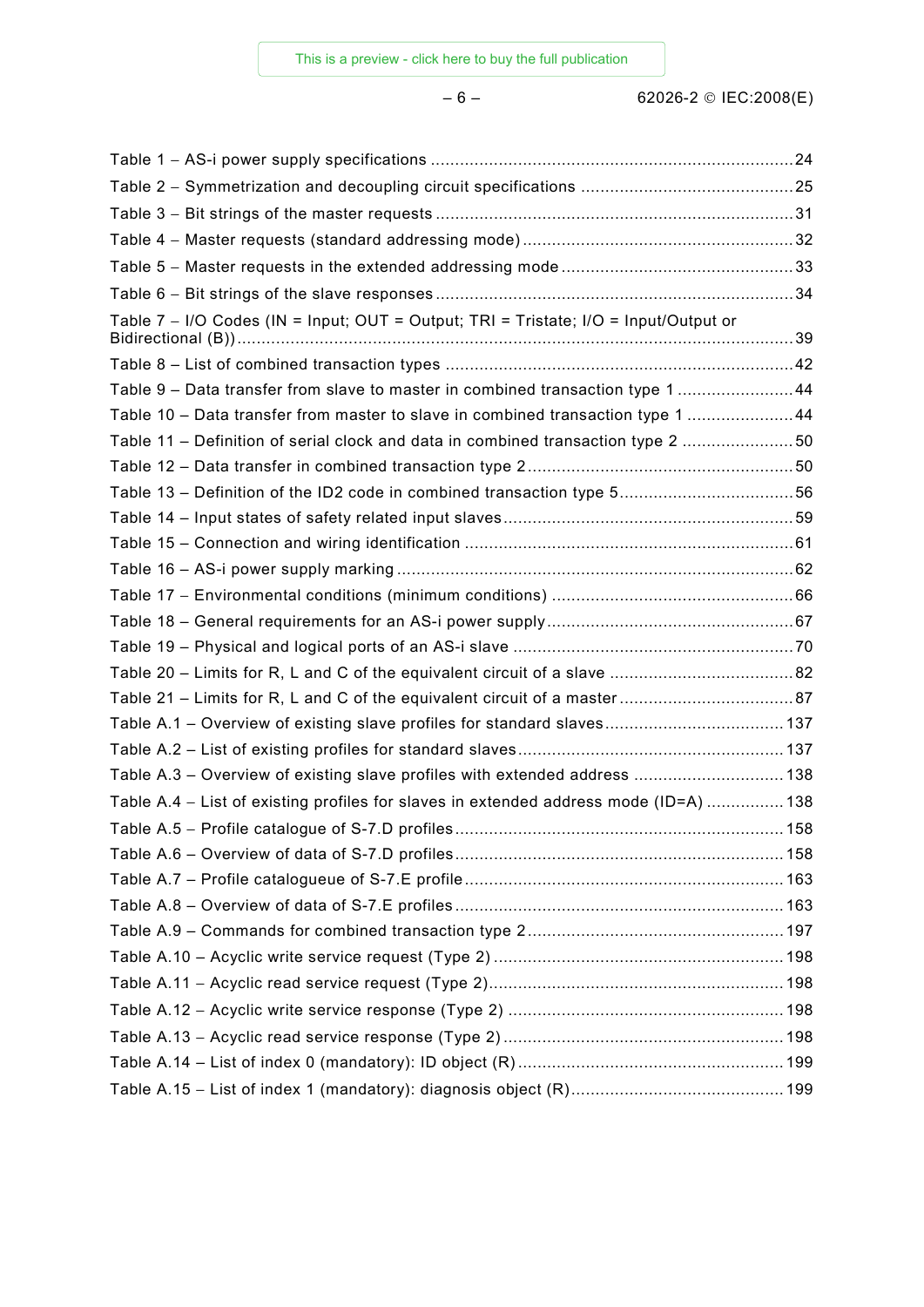<span id="page-6-0"></span>62026-2 © IEC:2008(E) – 7 –

#### INTERNATIONAL ELECTROTECHNICAL COMMISSION  $\mathcal{L}=\mathcal{L}^{\text{max}}$

### **LOW-VOLTAGE SWITCHGEAR AND CONTROLGEAR – CONTROLLER-DEVICE INTERFACES (CDIs) –**

#### **Part 2: Actuator sensor interface (AS-i)**

#### FOREWORD

- 1) The International Electrotechnical Commission (IEC) is a worldwide organization for standardization comprising all national electrotechnical committees (IEC National Committees). The object of IEC is to promote international co-operation on all questions concerning standardization in the electrical and electronic fields. To this end and in addition to other activities, IEC publishes International Standards, Technical Specifications, Technical Reports, Publicly Available Specifications (PAS) and Guides (hereafter referred to as "IEC Publication(s)"). Their preparation is entrusted to technical committees; any IEC National Committee interested in the subject dealt with may participate in this preparatory work. International, governmental and nongovernmental organizations liaising with the IEC also participate in this preparation. IEC collaborates closely with the International Organization for Standardization (ISO) in accordance with conditions determined by agreement between the two organizations.
- 2) The formal decisions or agreements of IEC on technical matters express, as nearly as possible, an international consensus of opinion on the relevant subjects since each technical committee has representation from all interested IEC National Committees.
- 3) IEC Publications have the form of recommendations for international use and are accepted by IEC National Committees in that sense. While all reasonable efforts are made to ensure that the technical content of IEC Publications is accurate, IEC cannot be held responsible for the way in which they are used or for any misinterpretation by any end user.
- 4) In order to promote international uniformity, IEC National Committees undertake to apply IEC Publications transparently to the maximum extent possible in their national and regional publications. Any divergence between any IEC Publication and the corresponding national or regional publication shall be clearly indicated in the latter.
- 5) IEC provides no marking procedure to indicate its approval and cannot be rendered responsible for any equipment declared to be in conformity with an IEC Publication.
- 6) All users should ensure that they have the latest edition of this publication.
- 7) No liability shall attach to IEC or its directors, employees, servants or agents including individual experts and members of its technical committees and IEC National Committees for any personal injury, property damage or other damage of any nature whatsoever, whether direct or indirect, or for costs (including legal fees) and expenses arising out of the publication, use of, or reliance upon, this IEC Publication or any other IEC Publications.
- 8) Attention is drawn to the Normative references cited in this publication. Use of the referenced publications is indispensable for the correct application of this publication.
- 9) Attention is drawn to the possibility that some of the elements of this IEC Publication may be the subject of patent rights. IEC shall not be held responsible for identifying any or all such patent rights.

International Standard IEC 62026-2 has been prepared by subcommittee 17B: Low-voltage switchgear and controlgear, of IEC technical committee 17: Switchgear and controlgear.

This second edition of IEC 62026-2 cancels and replaces the first edition published in 2000. This second edition constitutes a technical revision.

The main changes with respect to the previous edition are listed below:

- doubling the number of slaves from 31 to 62 by introduction of sub-addresses;
- introduction of AS-I safety system.

The text of this standard is based on the third edition and the following documents:

| <b>FDIS</b>   | Report on voting |
|---------------|------------------|
| 17B/1579/FDIS | 17B/1584/RVD     |

Full information on the voting for the approval of this standard can be found in the report on voting indicated in the above table.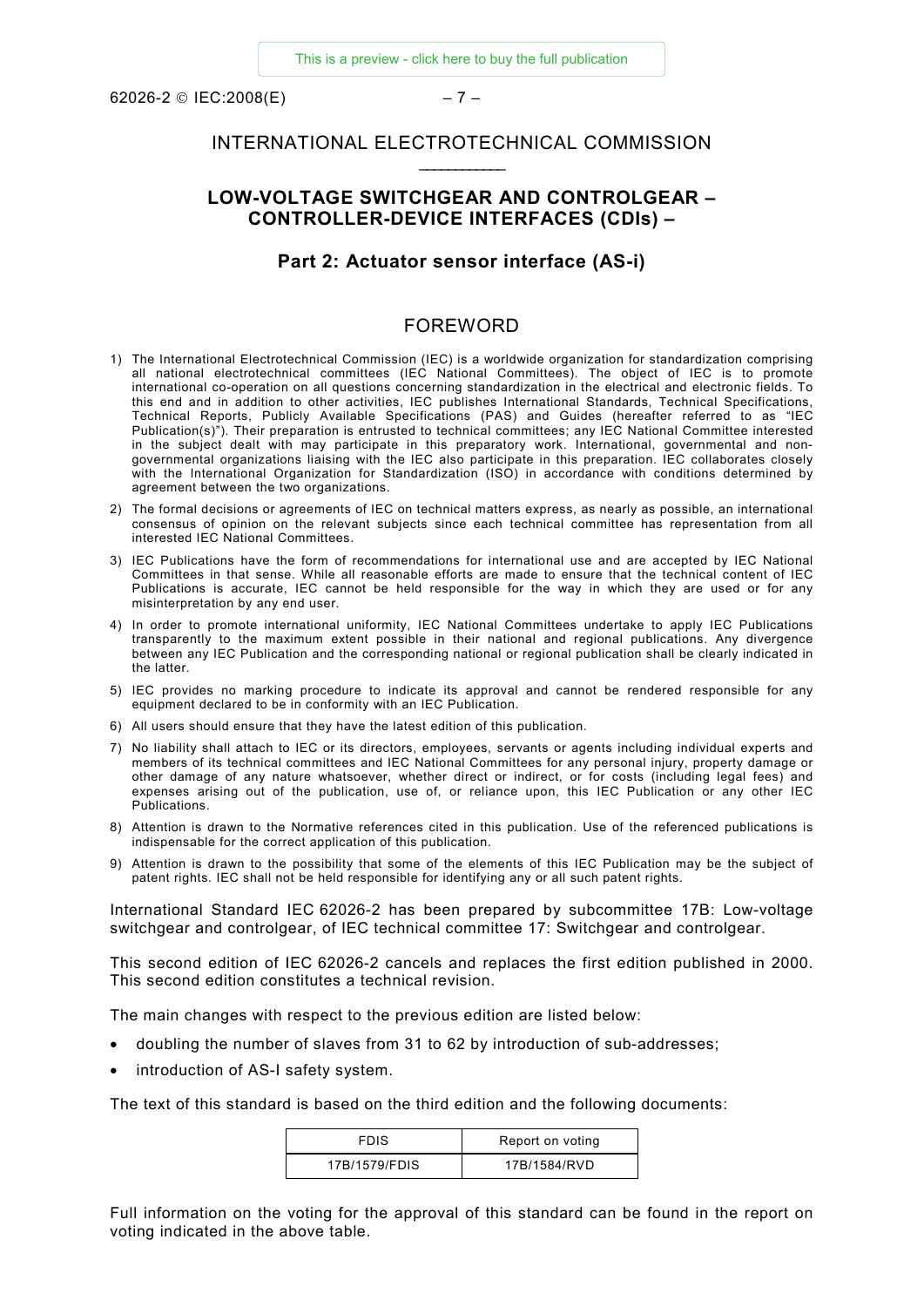– 8 – 62026-2 © IEC:2008(E)

This publication has been drafted in accordance with the ISO/IEC Directives, Part 2.

A list of all parts in the IEC 62026 series, under the general title *Low-voltage switchgear and controlgear – Controller-device interfaces (CDIs)*, can be found on the IEC website.

The committee has decided that the contents of this publication will remain unchanged until the maintenance result date indicated on the IEC web site under "[http://webstore.iec.ch"](http://webstore.iec.ch/) in the data related to the specific publication. At this date, the publication will be

- reconfirmed;
- withdrawn;
- replaced by a revised edition, or
- amended.

A bilingual version of this publication may be issued at a later date.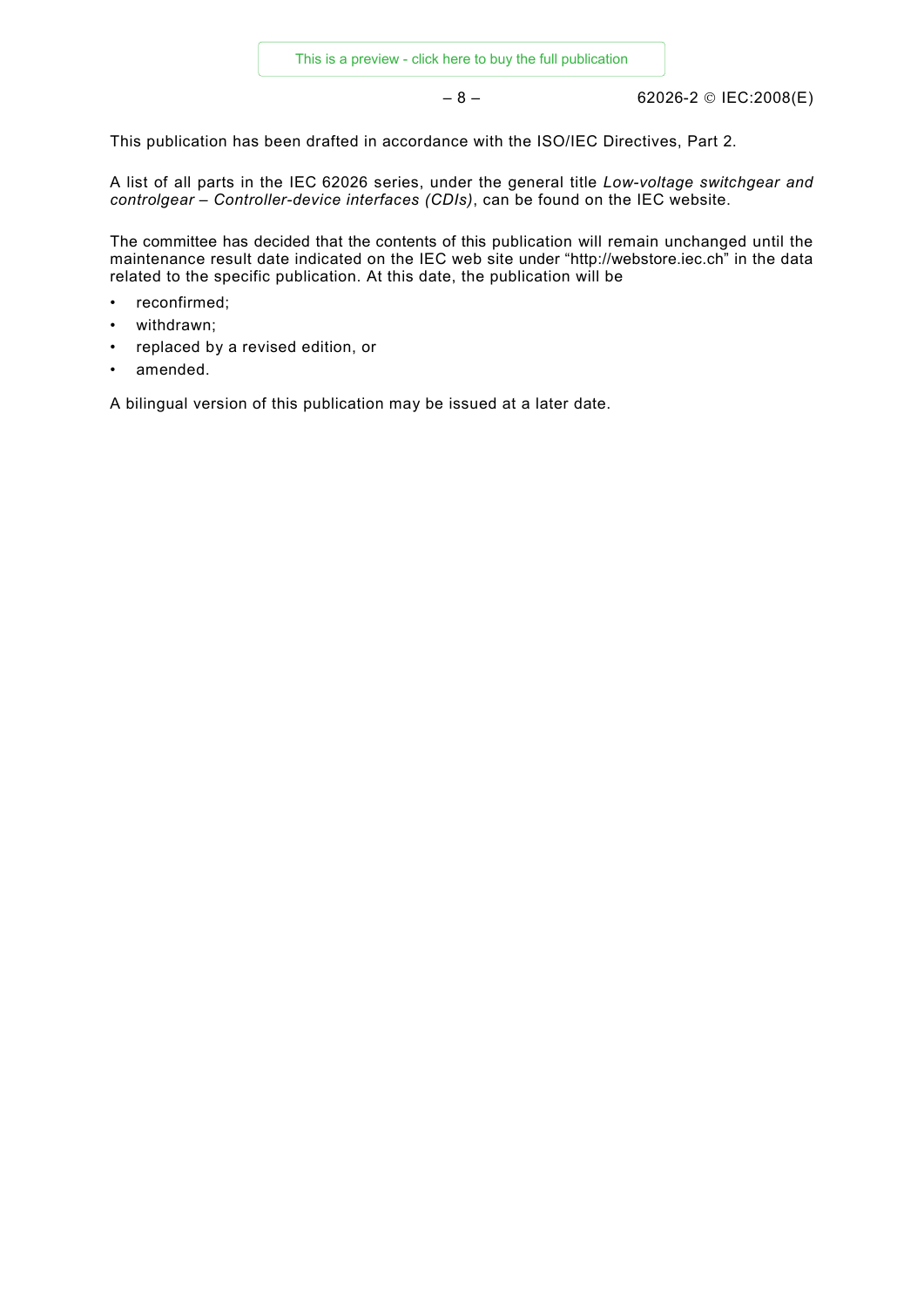<span id="page-8-0"></span> $62026 - 2 \circ \text{IEC:} 2008 \text{(E)}$  – 9 –

### **LOW-VOLTAGE SWITCHGEAR AND CONTROLGEAR – CONTROLLER-DEVICE INTERFACES (CDIs) –**

#### **Part 2: Actuator sensor interface (AS-i)**

#### **1 Scope and object**

This part of IEC 62026 specifies a method for communication between a single control device and switching elements, and establishes a system for the interoperability of components with the specified communication interfaces. The complete system is called "Actuator Sensor interface (AS-i)".

This standard describes a method for connecting switching elements, such as low-voltage switchgear and controlgear, standardized within IEC 60947, and controlling devices. The method may also be applied for connecting other devices and elements.

Where inputs and outputs I/O are described in this standard, their meaning is regarding the master, the meaning regarding the application is the opposite.

The object of this standard is to specify the following requirements for control circuit devices and switching elements:

- − requirements for a transmission system and for interfaces between a slave, a master and electromechanical structures;
- − requirements for a complete interoperability of different devices within any network, when meeting this standard;
- − requirements for an interchangeability of devices within a network, when fulfilling the profiles of this standard;
- − normal service conditions for the slaves, electromechanical devices and master;
- − constructional and performance requirements;
- − tests to verify conformance to requirements.

#### **2 Normative references**

The following referenced documents are indispensable for the application of this document. For dated references, only the edition cited applies. For undated references, the latest edition of the referenced document (including any amendments) applies.

IEC 60068-2-6:1995, *Environmental testing* − *Part 2-6: Tests* − *Test Fc: Vibration (sinusoidal)*

IEC 60068-2-27:1987, *Environmental testing* − *Part 2-27: Tests* − *Test Ea and guidance: Shock* 

IEC 60204-1:2005, *Safety of machinery – Electrical equipment of machines – Part 1: General requirements*

IEC 60227-2:1997, *Polyvinyl chloride insulated cables of rated voltages up to and including 450/750 V – Part 2: Test methods* Amendment 1 (2003)

IEC 60228:2004, *Conductors of insulated cables*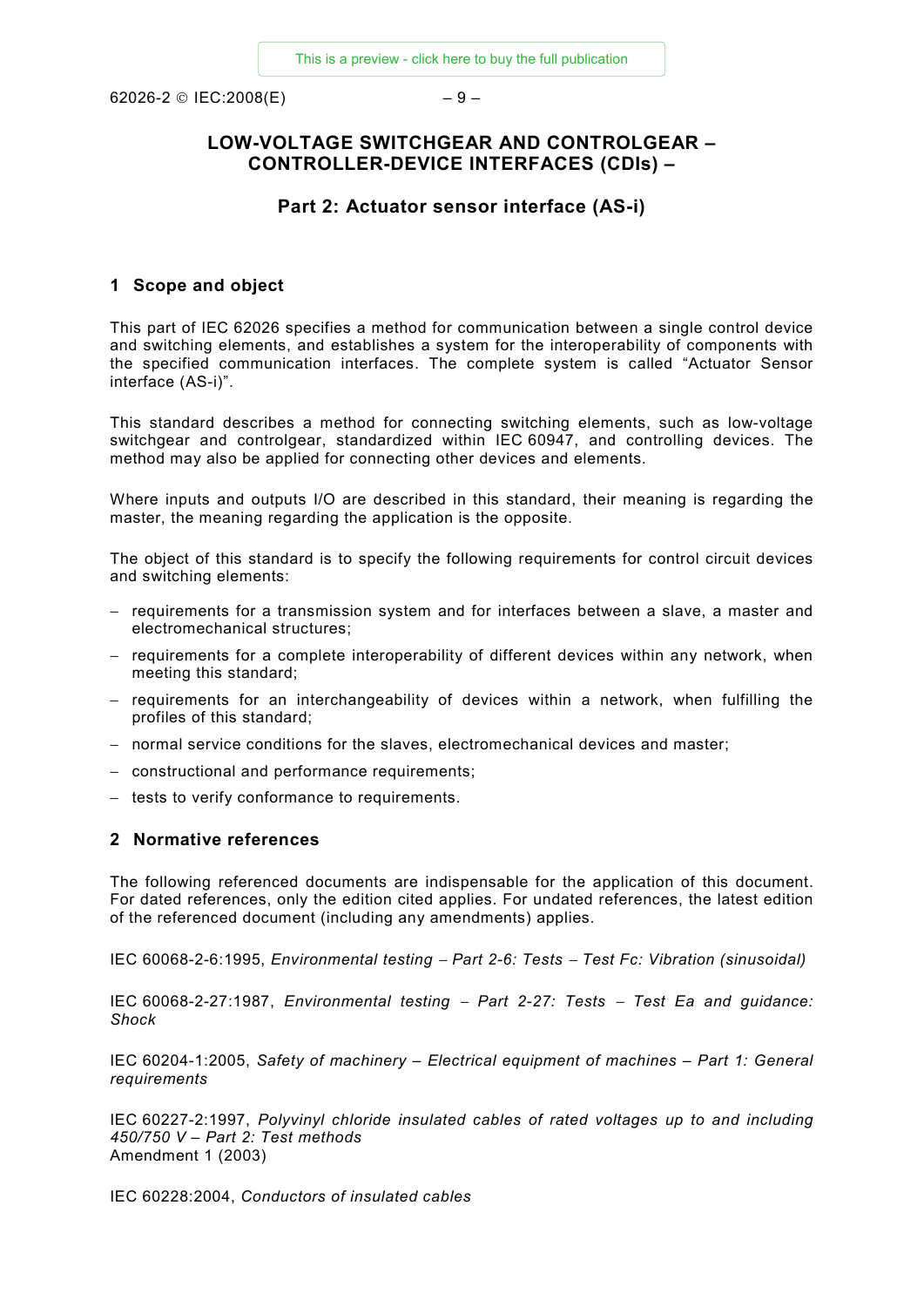$-10 - 62026 - 2 \circ \text{IEC:} 2008 \text{(E)}$ 

IEC 60304:1982, *Standard colours for insulation for low-frequency cables and wires*

IEC 60352-6:1997, *Solderless connections* − *Part 6: Insulation piercing connections – General requirements, test methods and practical guidance*

IEC 60364-4-41:2005, *Low-voltage electrical installations* − *Part 4-41: Protection for safety* <sup>−</sup> *Protection against electric shock*

IEC 60529:1989, *Degrees of protection provided by enclosures (IP code)*  Amendment 1 (1999)

IEC 60947-1:2007, *Low-voltage switchgear and controlgear* − *Part 1: General rules*

IEC 60947-4-1:2000, *Low-voltage switchgear and controlgear* − *Part 4-1: Contactors and motor-starters* − *Electromechanical contactors and motor-starters*  Amendment 1 (2002) Amendment 2 (2005)

IEC 60947-4-2:1999, *Low-voltage switchgear and controlgear* − *Part 4-2: Contactors and motor-starters* − *AC semiconductor motor controllers and starters*  Amendment 1 (2001) Amendment 2 (2006)

IEC 60947-5-2:1997, *Low-voltage switchgear and controlgear* − *Part* 5-2: Control circuit devices and switching elements <sup>−</sup> Proximity switches Amendment 1 (1999) Amendment 2 (2003)

IEC 61000-4-2:1995 *Electromagnetic compatibility (EMC) – Part 4-2: Testing and measurement techniques – Electrostatic discharge immunity test*  Amendment 1 (1998) Amendment 2 (2000)

IEC 61000-4-3:2006, *Electromagnetic compatibility (EMC) – Part 4-3: Testing and measurement techniques – Radiated, radio-frequency, electromagnetic field immunity test* 

IEC 61000-4-4:2004, *Electromagnetic compatibility (EMC) – Part 4-4: Testing and measurement techniques – Electrical fast transient/burst immunity test*

IEC 61131-2:2007, *Programmable controllers – Part 2: Equipment requirements and tests*

IEC 61140:2001, *Protection against electric shock – Common aspects for installation and equipment* Amendment 1 (2004)

IEC 61508 (all parts), *Functional safety of electrical/electronic/programmable electronic safety-related systems* 

IEC 61800-2:1998, *Adjustable speed electrical power drive systems – Part 2: General requirements – Rating specifications for low-voltage adjustable frequency a.c. power drive systems*

IEC/TS 61915:2003, *Low-voltage switchgear and controlgear – Principles for the development of device profiles for networked industrial devices*